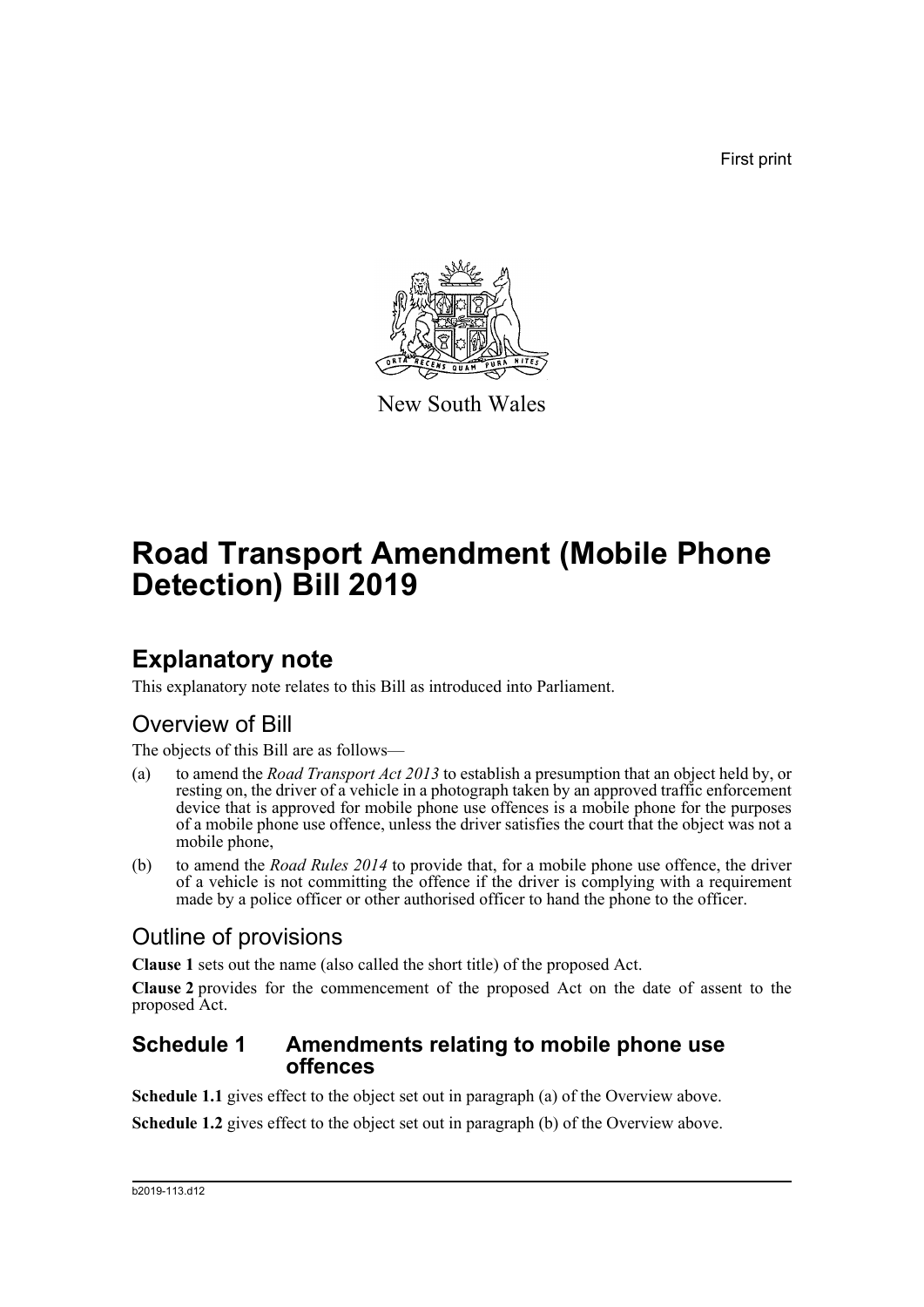First print



New South Wales

# **Road Transport Amendment (Mobile Phone Detection) Bill 2019**

## **Contents**

| Schedule 1 | Amendments relating to mobile phone use offences |      |
|------------|--------------------------------------------------|------|
|            | 2 Commencement                                   |      |
|            | Name of Act                                      |      |
|            |                                                  | Page |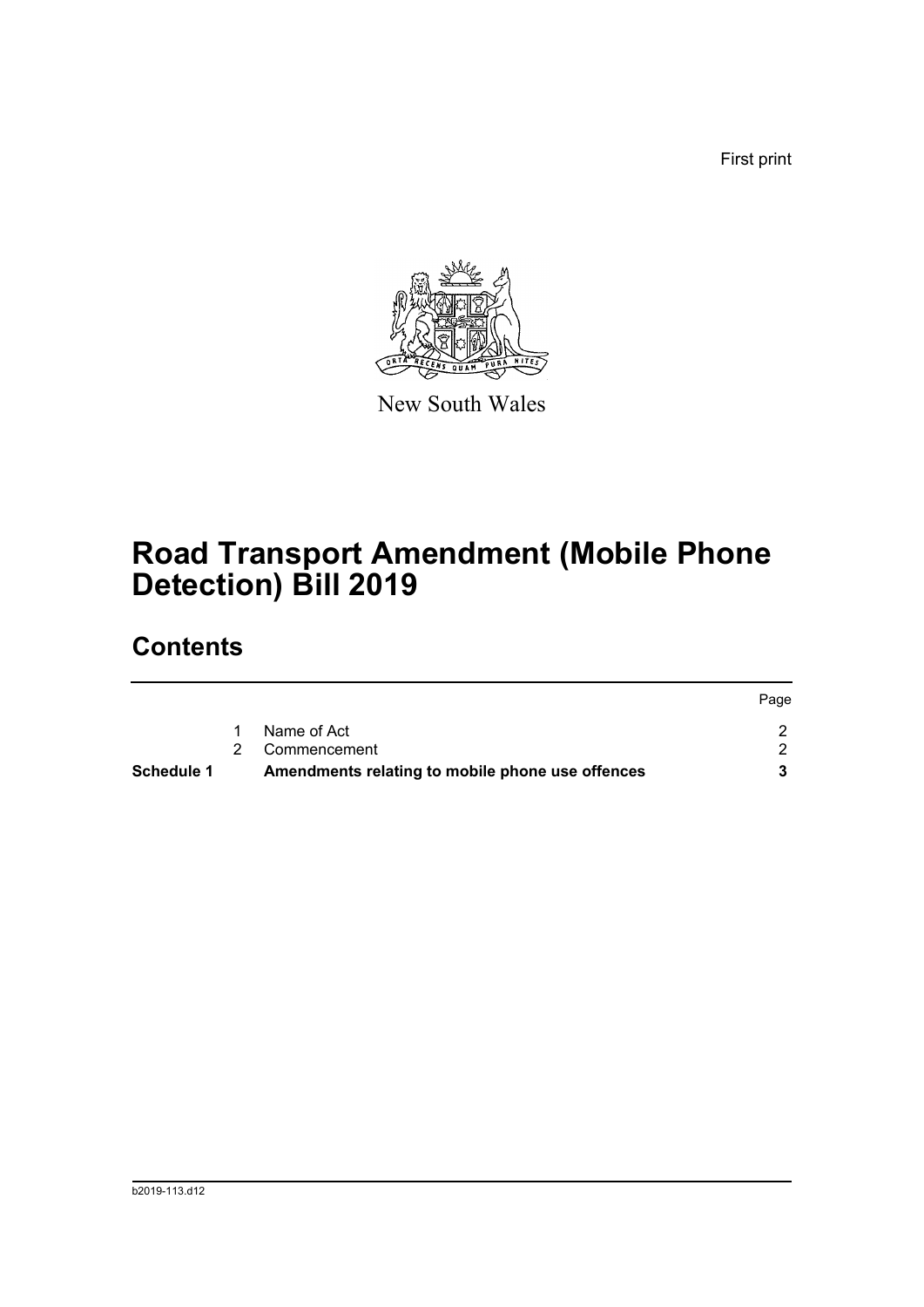

New South Wales

## **Road Transport Amendment (Mobile Phone Detection) Bill 2019**

No , 2019

#### **A Bill for**

An Act to amend the *Road Transport Act 2013*, and the *Road Rules 2014*, with respect to mobile phone use offences.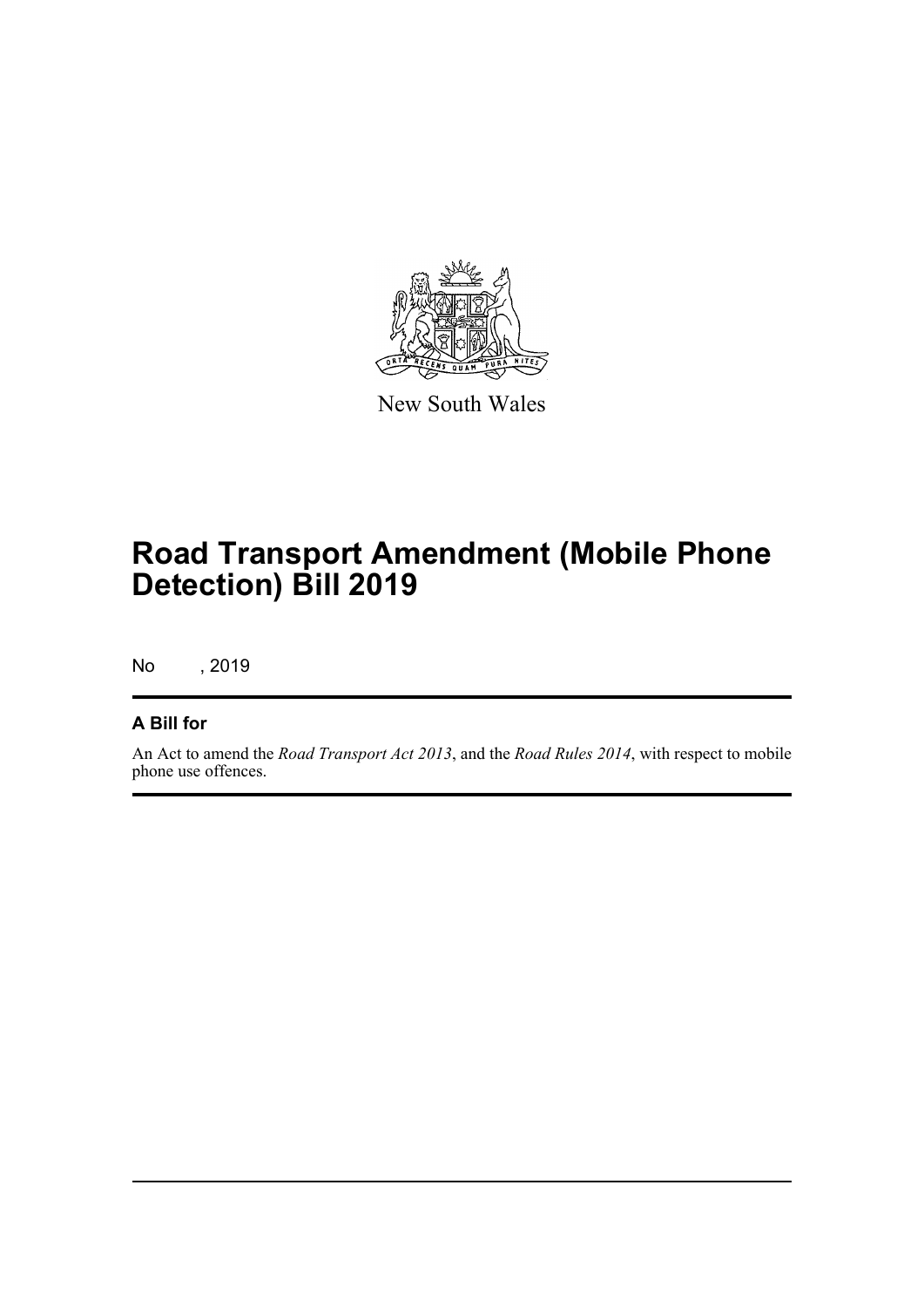<span id="page-3-1"></span><span id="page-3-0"></span>

| The Legislature of New South Wales enacts—                                  |               |  |
|-----------------------------------------------------------------------------|---------------|--|
| Name of Act                                                                 | $\mathcal{P}$ |  |
| This Act is the Road Transport Amendment (Mobile Phone Detection) Act 2019. | 3             |  |
| <b>Commencement</b>                                                         |               |  |
| This Act commences on the date of assent to this Act.                       | 5             |  |
|                                                                             |               |  |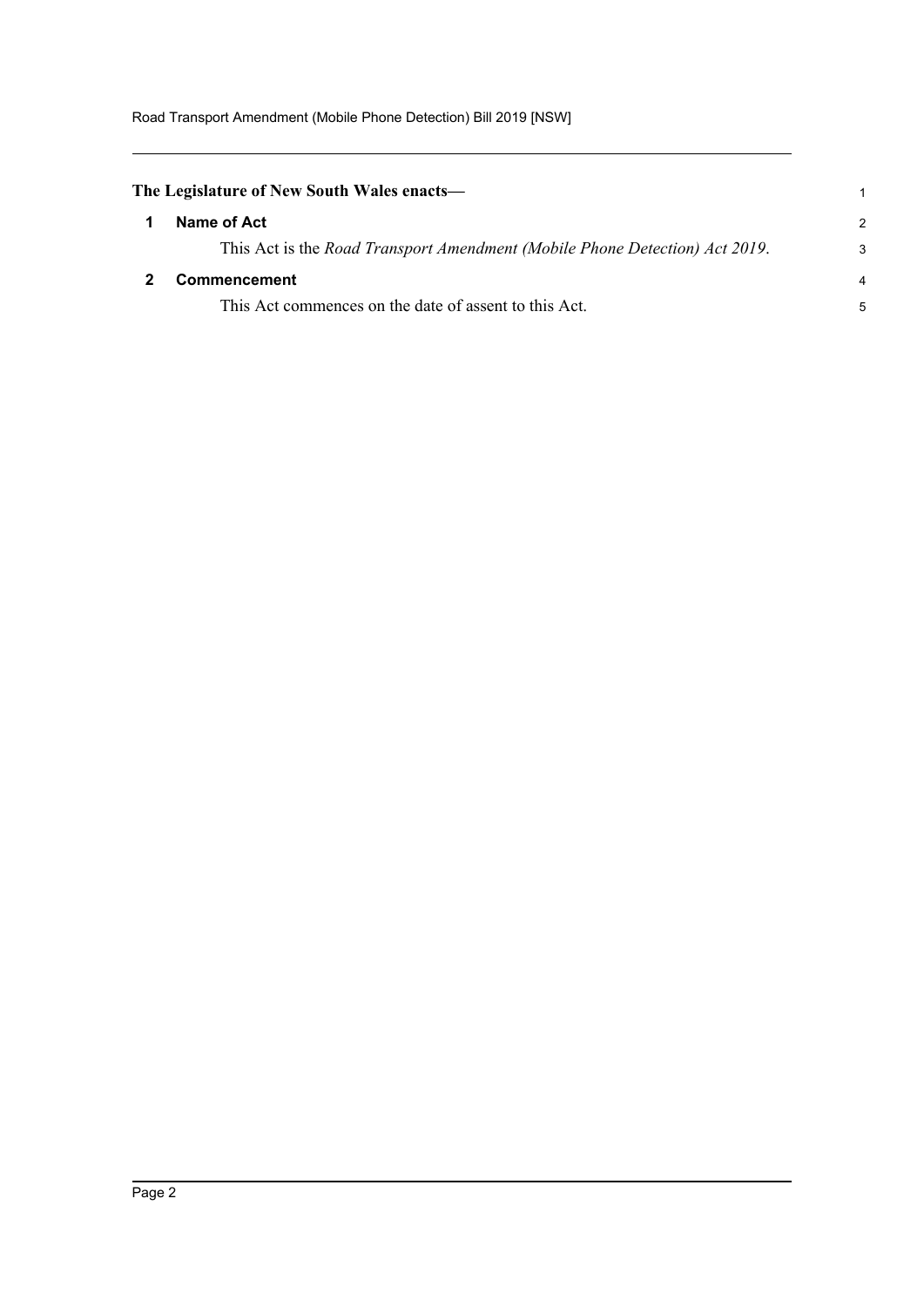<span id="page-4-0"></span>

| <b>Schedule 1</b> |                                       | Amendments relating to mobile phone use<br>offences |                                                                                              |                                                                                                                                                                                                                                                                                                                                                                                              |                            |  |  |  |
|-------------------|---------------------------------------|-----------------------------------------------------|----------------------------------------------------------------------------------------------|----------------------------------------------------------------------------------------------------------------------------------------------------------------------------------------------------------------------------------------------------------------------------------------------------------------------------------------------------------------------------------------------|----------------------------|--|--|--|
| 1.1               |                                       |                                                     |                                                                                              | Road Transport Act 2013 No 18                                                                                                                                                                                                                                                                                                                                                                | 3                          |  |  |  |
|                   |                                       | <b>Section 139B</b>                                 |                                                                                              |                                                                                                                                                                                                                                                                                                                                                                                              | 4                          |  |  |  |
|                   |                                       |                                                     |                                                                                              | Insert after section 139A-                                                                                                                                                                                                                                                                                                                                                                   | 5                          |  |  |  |
|                   | 139B                                  |                                                     | Photographic evidence of mobile phone use (device approved for mobile<br>phone use offences) |                                                                                                                                                                                                                                                                                                                                                                                              |                            |  |  |  |
|                   |                                       | (1)                                                 |                                                                                              | This section applies to a photograph taken by an approved traffic enforcement<br>device that is approved for mobile phone use offences.                                                                                                                                                                                                                                                      | 8<br>9                     |  |  |  |
|                   |                                       | (2)                                                 |                                                                                              | If a photograph to which this section applies shows an object held by the driver<br>of a motor vehicle, the object is presumed to be a mobile phone held by the<br>driver for the purposes of a mobile phone use offence.                                                                                                                                                                    | 10<br>11<br>12             |  |  |  |
|                   |                                       | (3)                                                 |                                                                                              | In proceedings for a mobile phone use offence in which a photograph to which<br>this section applies is admitted into evidence, the presumption in subsection<br>(2) may be rebutted by the defendant establishing, on the balance of<br>probabilities, that the object was not a mobile phone.                                                                                              | 13<br>14<br>15<br>16       |  |  |  |
|                   |                                       | (4)                                                 | driver.                                                                                      | In this section-<br><i>held</i> includes held by, or resting on, any part of the driver's body, but does not<br>include held in a pocket of the driver's clothing or in a pouch worn by the                                                                                                                                                                                                  | 17<br>18<br>19<br>20       |  |  |  |
| 1.2               |                                       |                                                     | <b>Road Rules 2014</b>                                                                       |                                                                                                                                                                                                                                                                                                                                                                                              | 21                         |  |  |  |
| [1]               | Rule 300 Use of mobile phone offences |                                                     |                                                                                              |                                                                                                                                                                                                                                                                                                                                                                                              |                            |  |  |  |
|                   | Insert after rule $300(1)(c)$ —       |                                                     |                                                                                              |                                                                                                                                                                                                                                                                                                                                                                                              |                            |  |  |  |
|                   |                                       |                                                     | (c1)                                                                                         | the driver is complying with a requirement made by a police officer or<br>other authorised officer to hand the phone to the officer, or                                                                                                                                                                                                                                                      | 24<br>25                   |  |  |  |
|                   |                                       |                                                     |                                                                                              | Note. This subrule is an additional NSW subrule. There is no corresponding<br>subrule in rule 300 of the Australian Road Rules.                                                                                                                                                                                                                                                              | 26<br>27                   |  |  |  |
| $[2]$             |                                       | Rule 300(2-1)                                       |                                                                                              |                                                                                                                                                                                                                                                                                                                                                                                              | 28                         |  |  |  |
|                   | Insert after rule $300(2)$ —          |                                                     |                                                                                              |                                                                                                                                                                                                                                                                                                                                                                                              |                            |  |  |  |
|                   |                                       | $(2-1)$                                             |                                                                                              | To avoid any doubt, a police officer or other authorised officer may not, under<br>subrule $(1)(c1)$ , require a driver to hand the mobile phone to the officer unless<br>the officer is authorised to make the requirement under the Act or another law.<br>Note. This subrule is an additional NSW subrule. There is no corresponding subrule in<br>rule 300 of the Australian Road Rules. | 30<br>31<br>32<br>33<br>34 |  |  |  |